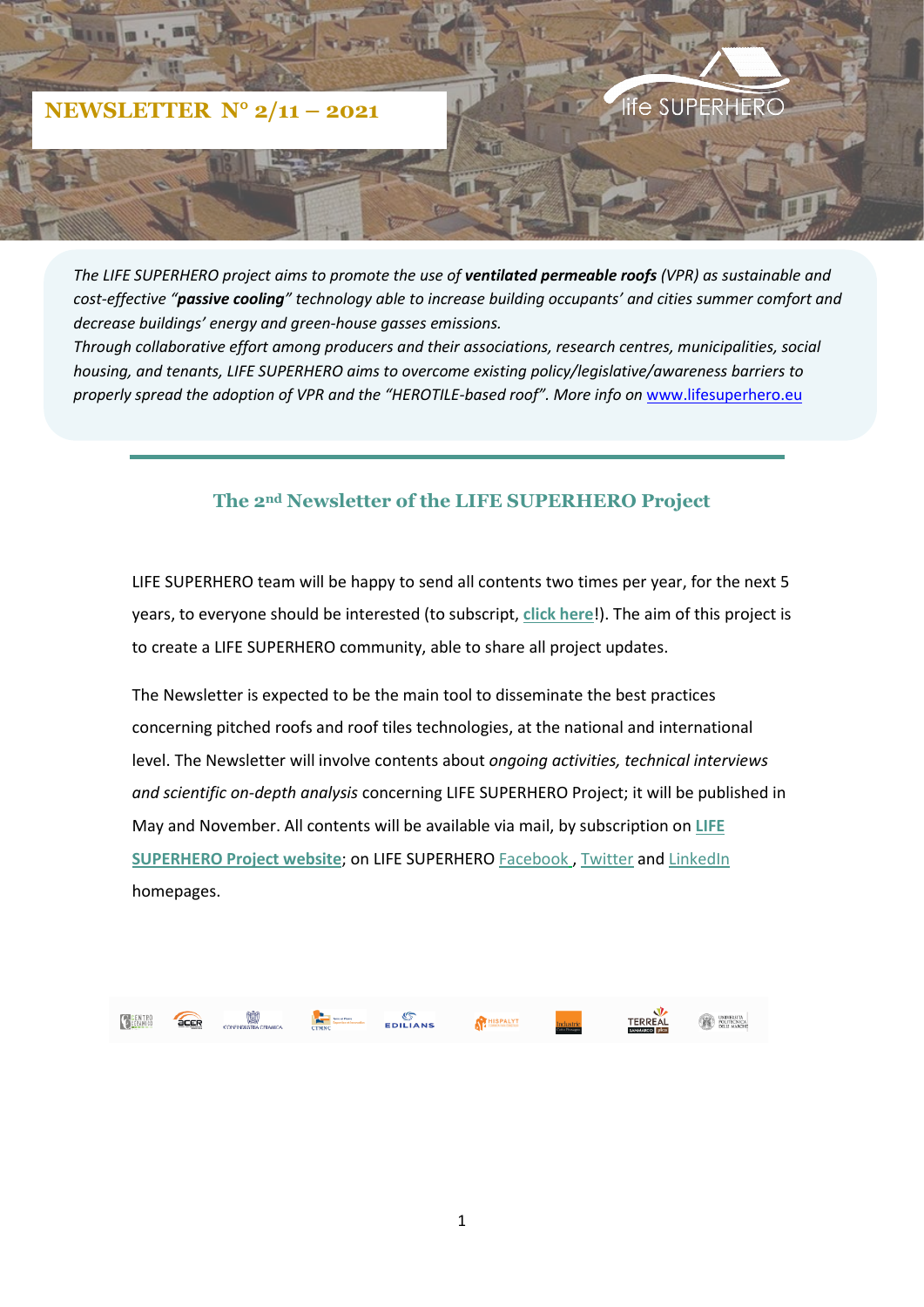

## **[LIFE SUPERHERO](https://context.reverso.net/traduzione/inglese-italiano/Go+to+official+web+site) at CEN TC 128 SC3**

On 6 November 2021, took place the periodical meeting of CEN TC 128 SC3 "Clay tiles for discontinuous roofs".

During the CEN meeting, the European LIFE SUPERHERO project has been presented. The project, financed by the UE community, deals with the production of tests and technical standards able to promote the diffusion of "HEROTILE" clay tiles.

"HEROTILE" are tiles optimized to grant, through improved air permeability, the reduction of incoming heat fluxes, cooling needs, also with a positive impact on the UHI (Urban Heat Island). During the meeting were presented the first results of the research. Ten attic flats were monitored to evaluate people behaviour before and after the installation of a new HEROTILE roof. The next step will be a round-robin test on specially developed airpermeability devices, involving the three research centres partners of the project - Centro Ceramico (the Coordinator), UNIVPM, CTMNC with the other industrial partners - ICP, Terreal, Edilians, Hyspalit, Confindustria Ceramica - and ACER RE.



**https://www.lifesuperhero.eu/life-superhero-at-cen-tc-128-sc3-meeting/**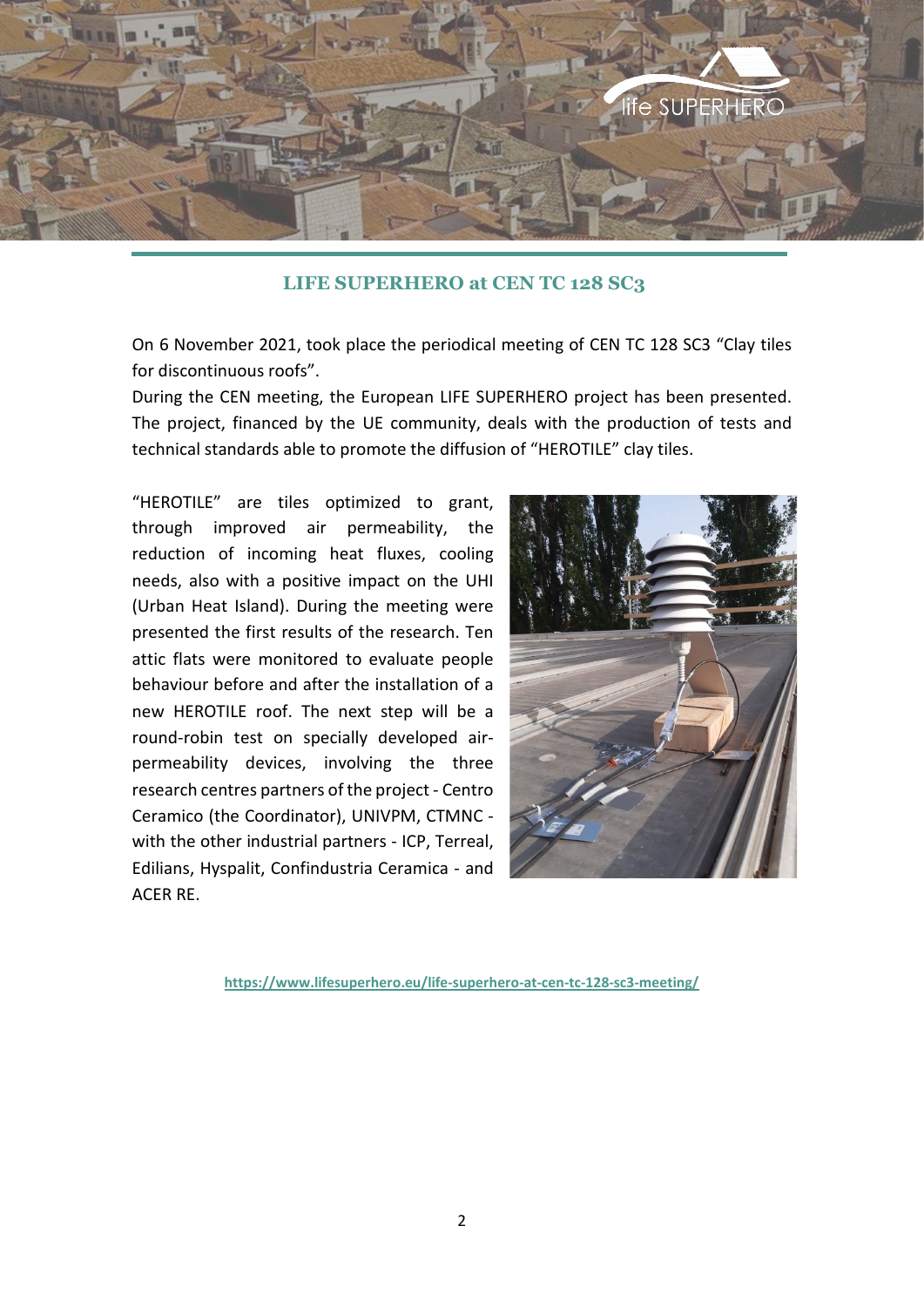



## **LIFE SUPERHERO project at "LIFE in the New European Bauhaus!"**

LIFE SUPERHERO project will be introduced at the Platform Meeting **"**[LIFE in the New](https://bauhaus-life-event.b2match.io/)  [European Bauhaus!](https://bauhaus-life-event.b2match.io/)**"**, which will be held from November 15th to 17th, 2021, both onsite and online.

*The Project Coordinator,* Giuliana Bonvicini will be in person in Brussels, introducing the project activities and results in the framework of the **Session "Energy performance in buildings**" scheduled on November 16<sup>th</sup>; she will also participate in discussions concerning highly topical themes such as "Renovation wave", "Social housing", "Participatory approaches", "Public/private partnership", etc.

"LIFE in the New European Bauhaus!", accessible to all, showcases projects financed through the programmes [LIFE](https://cinea.ec.europa.eu/life_en) and [Horizon 2020,](https://ec.europa.eu/programmes/horizon2020/en/home) working on different aspects of the transformation necessary for a carbon-neutral 2050.

**<https://www.lifesuperhero.eu/life-superhero-project-at-life-in-the-new-european-bauhaus/>**